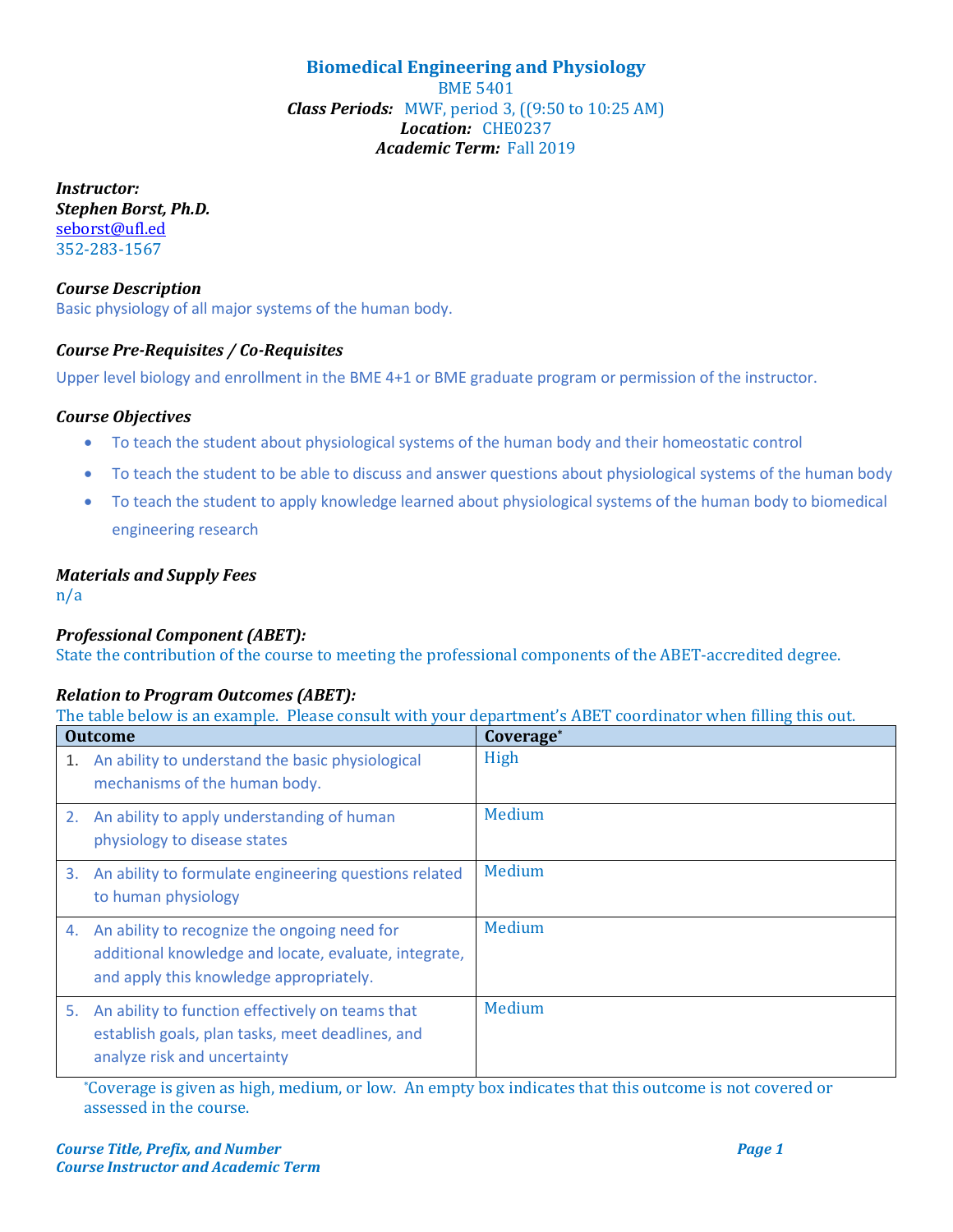# *Required Textbooks and Software*

Vander's Human Physiology 15th Edition Authors: Eric Widmaier, Hershel Raff and Kevin Strang, ISBN number: 978-1259- 90388-5

## *Recommended Materials Course Schedule*

Schedule:

| ocneuure. |       |                                        |  |
|-----------|-------|----------------------------------------|--|
| Wed       | 8/21  | Introduction 1. Homeostasis            |  |
| Fri       | 8/23  | 1.<br>Homeostasis                      |  |
| Mon       | 8/26  | Chemical composition of the body<br>2. |  |
| Wed       | 8/28  | 3a. cellular structure/proteins        |  |
| Fri       | 8/30  | 3b. Cellular structure/proteins        |  |
| Mon       | 9/2   | <b>Labor Day</b>                       |  |
| Wed       | 9/4   | 3c. Cellular structure/proteins        |  |
| Fri       | 9/6   | Review                                 |  |
| Mon       | 9/9   | Exam 1                                 |  |
| Wed       | 9/11  | Exam answers                           |  |
| Fri       | 9/13  | Movement across membranes<br>4.        |  |
| Mon       | 9/16  | 5.<br>Cell signaling                   |  |
| Wed       | 9/18  | 6a. Nervous system                     |  |
| Fri       | 9/20  | 6b. Nervous system                     |  |
| Mon       | 9/23  | 6c. Nervous system                     |  |
| Wed       | 9/25  | 7. Sensory systems                     |  |
| Fri       | 9/27  | 8. Consciousness and behavior          |  |
| Mon       | 9/30  | Review                                 |  |
| Wed       | 10/2  | Exam 2                                 |  |
| Fri       | 10/4  | Homecoming                             |  |
| Mon       | 10/7  | Exam answers                           |  |
| Wed       | 10/9  | 9a. Muscle                             |  |
| Fri       | 10/11 | 9b. Muscle                             |  |
| Mon       | 10/14 | 10. Control of movement                |  |
| Wed       | 10/16 | 11a. Endocrine systems                 |  |
| Fri       | 10/18 | 11b. Endocrine systems                 |  |
| Mon       | 10/21 | 12a. Cardiovascular                    |  |
| Wed       | 10/23 | 12b. Cardiovascular                    |  |
| Fri       | 10/25 | Review                                 |  |
| Mon       | 10/28 | Exam 3                                 |  |
| Wed       | 10/30 | Exam answers                           |  |
| Fri       | 11/1  | 13. Respiratory system                 |  |
| Mon       | 11/4  | 14a. Kidneys                           |  |
| Wed       | 11/6  | 14b. Kidneys                           |  |
| Fri       | 11/8  | 15. GI system                          |  |
| Mon       | 11/11 | <b>Veteran's Day</b>                   |  |
| Wed       | 11/13 | 16. Fuel metabolism                    |  |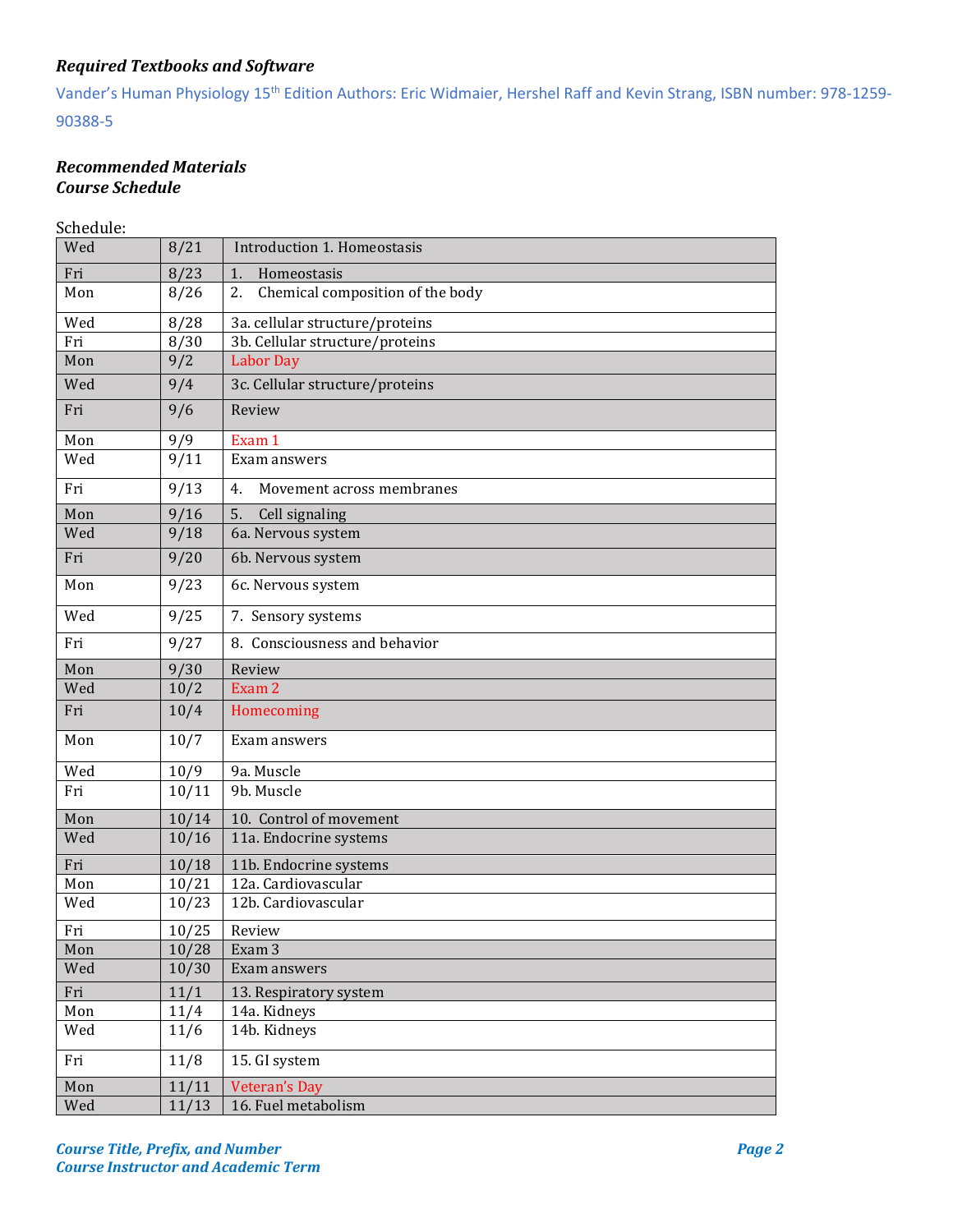| Fri | 11/15 | Review            |
|-----|-------|-------------------|
| Mon | 11/18 | 17. Reproduction  |
| Wed | 11/20 | 18. Immune system |
| Fri | 11/22 | review            |
| Mon | 11/25 | Exam 4            |
| Wed | 11/27 | Thanksgiving      |
| Fri | 11/29 | Thanksgiving      |
| Mon | 12/2  | Exam answers      |
| Wed | 12/4  | Conclusions       |

## *Attendance Policy, Class Expectations, and Make-Up Policy*

State whether attendance is required and if so, how will it be monitored? What are the penalties for absence, tardiness, cell phone policy, laptop policy, etc. What are the arrangements for missed homework, missed quizzes, and missed exams? This statement is required: Excused absences must be consistent with university policies in the undergraduate catalog [\(https://catalog.ufl.edu/ugrad/current/regulations/info/attendance.aspx\)](https://catalog.ufl.edu/ugrad/current/regulations/info/attendance.aspx) and require appropriate documentation.

## *Evaluation of Grades*

| <b>Assignment</b>   | <b>Total Points</b> | <b>Percentage of Final Grade</b> |
|---------------------|---------------------|----------------------------------|
| Homework Sets (10)  | 100 each            | 15%                              |
| Quizzes (4)         | 100 each            | 15%                              |
| <b>Midterm Exam</b> | 100                 | 30%                              |
| <b>Final Exam</b>   | 100                 | 30%                              |
| <b>Review Paper</b> | 100                 | 10%                              |
|                     |                     | 100%                             |

## *Grading Policy*

#### The following is given as an example only.

| <b>Percent</b> | Grade     | Grade         |
|----------------|-----------|---------------|
|                |           | <b>Points</b> |
| $93.4 - 100$   | A         | 4.00          |
| $90.0 - 93.3$  | A-        | 3.67          |
| $86.7 - 89.9$  | $B+$      | 3.33          |
| 83.4 - 86.6    | B         | 3.00          |
| $80.0 - 83.3$  | B-        | 2.67          |
| $76.7 - 79.9$  | $C_{\pm}$ | 2.33          |
| 73.4 - 76.6    | C         | 2.00          |
| $70.0 - 73.3$  | $C-$      | 1.67          |
| $66.7 - 69.9$  | $D+$      | 1.33          |
| $63.4 - 66.6$  | D         | 1.00          |
| $60.0 - 63.3$  | D-        | 0.67          |
| $0 - 59.9$     | Е         | 0.00          |

More information on UF grading policy may be found at: <https://catalog.ufl.edu/ugrad/current/regulations/info/grades.aspx>

#### *Students Requiring Accommodations*

Students with disabilities requesting accommodations should first register with the Disability Resource Center (352- 392-8565, https://www.dso.ufl.edu/drc) by providing appropriate documentation. Once registered, students will receive an accommodation letter which must be presented to the instructor when requesting accommodation. Students with disabilities should follow this procedure as early as possible in the semester.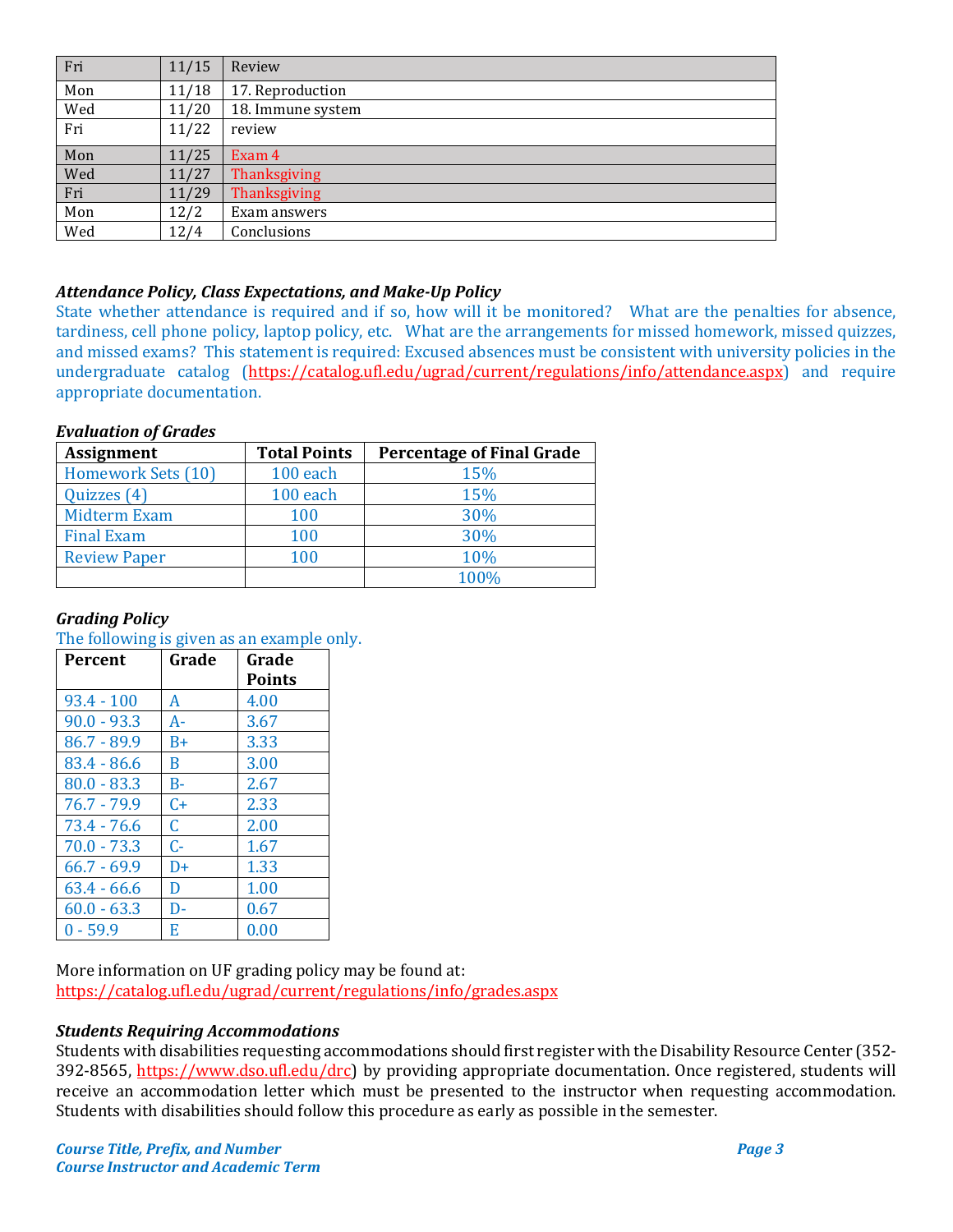## *Course Evaluation*

Students are expected to provide professional and respectful feedback on the quality of instruction in this course by completing course evaluations online via GatorEvals. Guidance on how to give feedback in a professional and respectful manner is available at [https://gatorevals.aa.ufl.edu/students/.](https://gatorevals.aa.ufl.edu/students/) Students will be notified when the evaluation period opens, and can complete evaluations through the email they receive from GatorEvals, in their Canvas course menu under GatorEvals, or via [https://ufl.bluera.com/ufl/.](https://ufl.bluera.com/ufl/) Summaries of course evaluation results are available to students a[t https://gatorevals.aa.ufl.edu/public-results/.](https://gatorevals.aa.ufl.edu/public-results/)

## *University Honesty Policy*

UF students are bound by The Honor Pledge which states, "We, the members of the University of Florida community, pledge to hold ourselves and our peers to the highest standards of honor and integrity by abiding by the Honor Code. On all work submitted for credit by students at the University of Florida, the following pledge is either required or implied: "On my honor, I have neither given nor received unauthorized aid in doing this assignment." The Honor Code [\(https://sccr.dso.ufl.edu/policies/student-honor-code-student-conduct-code/\)](https://sccr.dso.ufl.edu/policies/student-honor-code-student-conduct-code/) specifies a number of behaviors that are in violation of this code and the possible sanctions. Furthermore, you are obligated to report any condition that facilitates academic misconduct to appropriate personnel. If you have any questions or concerns, please consult with the instructor or TAs in this class.

## *Commitment to a Safe and Inclusive Learning Environment*

The Herbert Wertheim College of Engineering values broad diversity within our community and is committed to individual and group empowerment, inclusion, and the elimination of discrimination. It is expected that every person in this class will treat one another with dignity and respect regardless of gender, sexuality, disability, age, socioeconomic status, ethnicity, race, and culture.

If you feel like your performance in class is being impacted by discrimination or harassment of any kind, please contact your instructor or any of the following:

- Your academic advisor or Graduate Program Coordinator
- Robin Bielling, Director of Human Resources, 352-392-0903, [rbielling@eng.ufl.edu](mailto:rbielling@eng.ufl.edu)
- Curtis Taylor, Associate Dean of Student Affairs, 352-392-2177[, taylor@eng.ufl.edu](mailto:taylor@eng.ufl.edu)
- Toshikazu Nishida, Associate Dean of Academic Affairs, 352-392-0943[, nishida@eng.ufl.edu](mailto:nishida@eng.ufl.edu)

#### *Software Use*

All faculty, staff, and students of the University are required and expected to obey the laws and legal agreements governing software use. Failure to do so can lead to monetary damages and/or criminal penalties for the individual violator. Because such violations are also against University policies and rules, disciplinary action will be taken as appropriate. We, the members of the University of Florida community, pledge to uphold ourselves and our peers to the highest standards of honesty and integrity.

#### *Student Privacy*

There are federal laws protecting your privacy with regards to grades earned in courses and on individual assignments. For more information, please see: <https://registrar.ufl.edu/ferpa.html>

#### *Campus Resources:*

#### *Health and Wellness*

#### **U Matter, We Care:**

Your well-being is important to the University of Florida. The U Matter, We Care initiative is committed to creating a culture of care on our campus by encouraging members of our community to look out for one another and to reach out for help if a member of our community is in need. If you or a friend is in distress, please contact [umatter@ufl.edu](mailto:umatter@ufl.edu) so that the U Matter, We Care Team can reach out to the student in distress. A nighttime and weekend crisis counselor is available by phone at 352-392-1575. The U Matter, We Care Team can help connect students to the many other helping resources available including, but not limited to, Victim Advocates, Housing